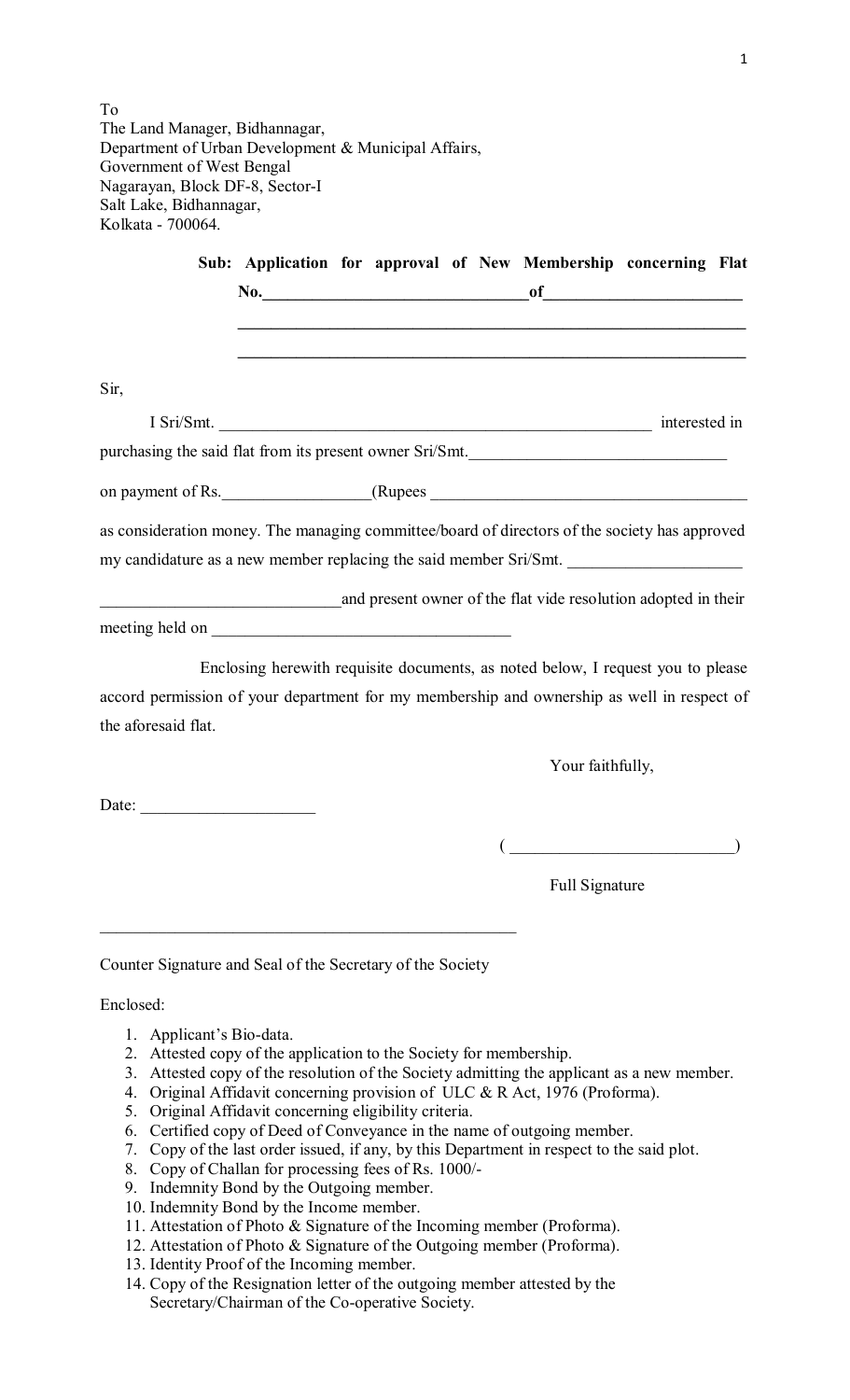#### **STAMP RS;10/-**

## **BEFORE THE METROPOLITAN MAGISTREATE CALCUTTA OR NOTARY PUBLIC**

# **AFFIDAVIT**

| follows:- |  |  |  |  |
|-----------|--|--|--|--|

(1) That I am father/ mother / husband/ wife/ son /daughter/ brother/ sister of Shri/Smt. ……………………………………………..son/daughter of ….............................................…and wifeof……..............................................................................................Residing at…..………….. ……………………………………………………………………………………………………..

From whom I intend to acquire his/her undivided share the plot bearing No. …………………….............in Block …………….of Sector …………………… of Bidhannagar (Salt Lake).

(2) That neither I nor my wife / husband nor my unmarried minor children jointly or severally hold any immovable property within any "Urban Agglomeration, as defined in the Urban Land (Ceiling and Regulation) Act, 1976.

(3) That neither I nor my wife/husband nor my minor children hold/own any immovable property jointly with any other person within any Urban Agglomeration, Bidhannagar and K.M.D. Area.

(4) That my family consisting of my wife/husband, minor children and myself holds/do not hold land (details to be specified) in any Urban Agglomeration.

(5) That by acquiring of the plot…………… undivided share of the plot of land measuring…………….. ………………………. cottahs in Sector.,………… of Bidhannagar in the district of North 24 parganas. I shall be hit/ I shall not be hit by the provisions of the Urban Land (Ceiling and Regulation) Act, 1976 and shall not be liable to submit any return under the Act.

(6) That I hold/do not hold lands/building/flat/apartment (owner/lessee etc.) situated within the said "Urban Agglomeration" in K.M.D. Area.

(7) That any member of my family as defined in the aforesaid Act holds/do not hold land/ building/flat/apartments as (owner/lessee etc.) situated within the said "Urban Agglomeration" in K.M.D. Area.

(8) Any member of my family has no interest/share in any property in Bidhannagar excepting in the aforesaid Plot No. …………………………………

(9) Provided further that if afterwards it is found that any material fact relating to holding/ owing immovable property within the said Urban Agglomeration, Bidhannagar and K.M.D. area is not disclosed in the affidavit, the lessor shall have the right to re-enter into possession of the demised land and thereupon this demise shall forthwith stand determined.

(10) The statements made in the above paragraphs are true to my knowledge.

DEPONENT

ADVOCATE

N.B. : Delete whichever is not applicable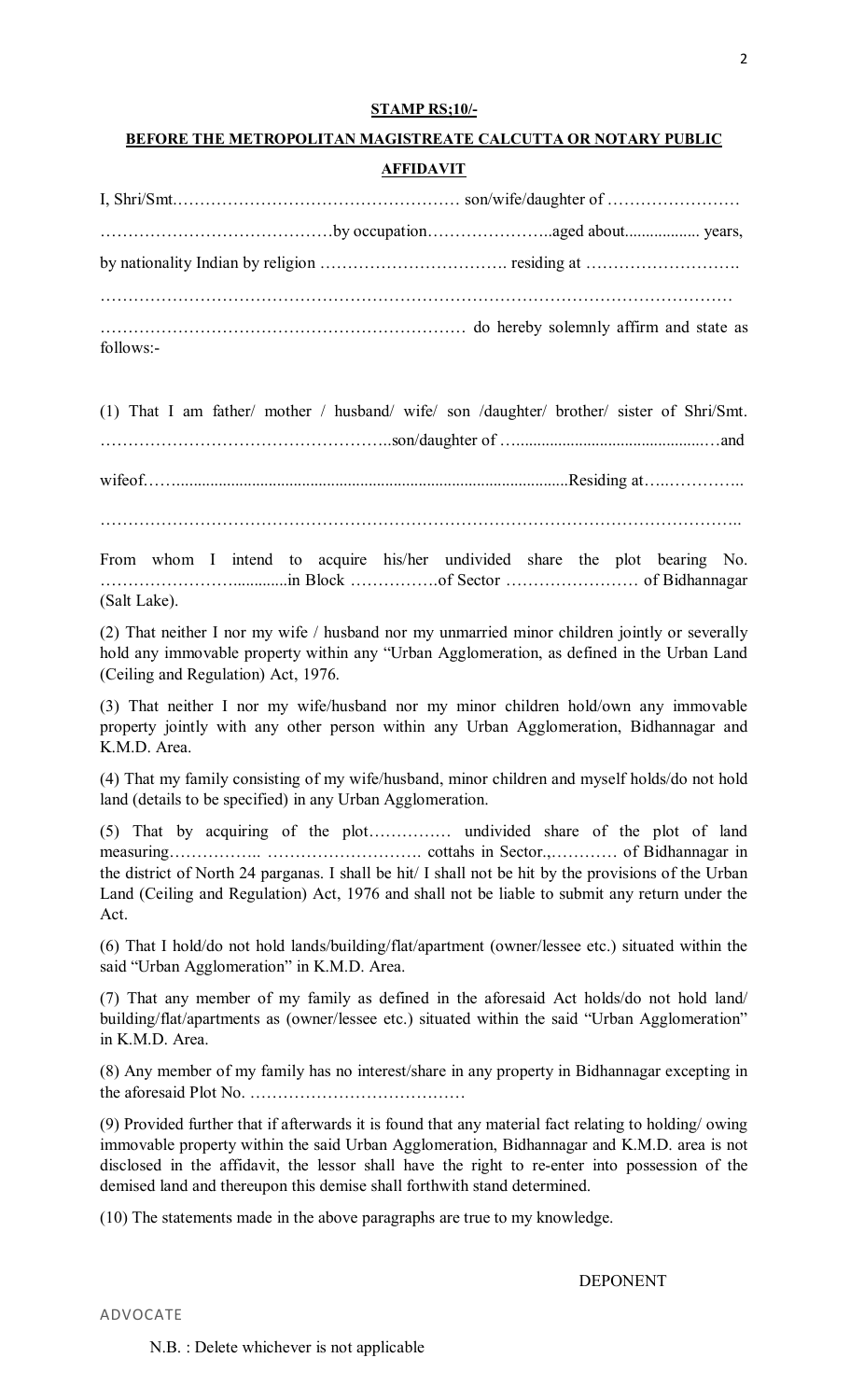# **Attestation of Photo & Signatures by Gazetted Officer**

I personally know the following person/persons for the Last……………….Years. Whose Photo and Signature/Signatures are attested by me:

|    | <b>Name</b> | Photo | <b>Signature</b>                                                                                             | <b>Attested with seal</b> |
|----|-------------|-------|--------------------------------------------------------------------------------------------------------------|---------------------------|
| 1) |             |       |                                                                                                              |                           |
| 2) |             |       |                                                                                                              |                           |
| 3) |             |       |                                                                                                              |                           |
| 4) |             |       |                                                                                                              |                           |
|    |             |       | $(\ldots,\ldots,\ldots,\ldots,\ldots,\ldots,\ldots,\ldots,\ldots,\ldots,\ldots))$<br>Full Name & Designation |                           |
|    |             |       |                                                                                                              |                           |
|    |             |       |                                                                                                              |                           |
|    |             |       |                                                                                                              |                           |
|    |             |       |                                                                                                              |                           |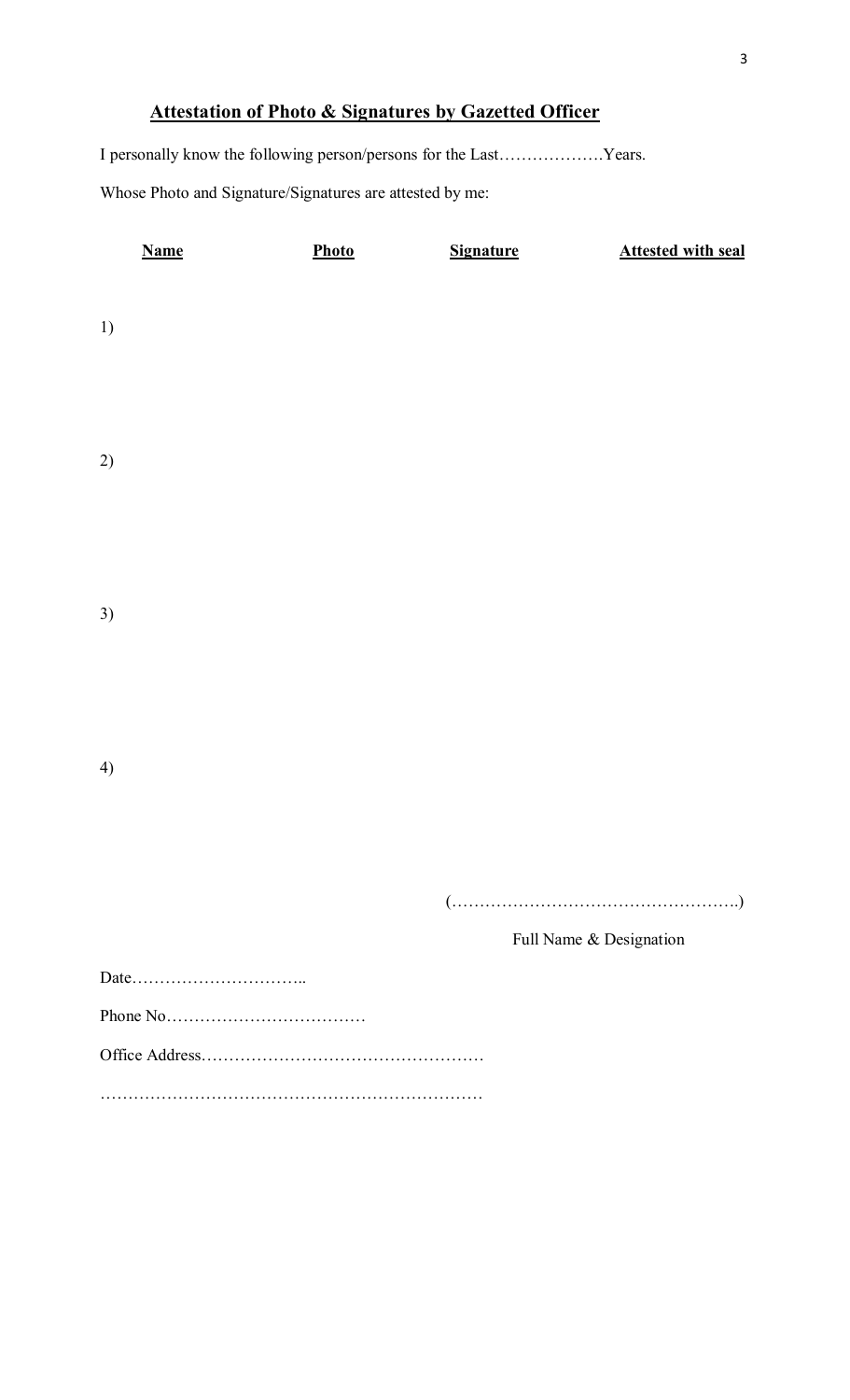# **Original Affidavit concerning Eligibility Criteria**

| I, Sri/Smt.                                  |                                     | son/daughter/wife |
|----------------------------------------------|-------------------------------------|-------------------|
| of Sri                                       | , aged about                        |                   |
| years, by faith                              | by Occupation,                      |                   |
| by Nationality Indian, presently residing at |                                     |                   |
|                                              | do hereby solemnly affirm and state |                   |

as follows:

1. That I am a citizen of India.

 $\overline{\phantom{a}}$  , and the set of the set of the set of the set of the set of the set of the set of the set of the set of the set of the set of the set of the set of the set of the set of the set of the set of the set of the s

- 2. That I am not a member of any other Housing Co-operative Society in West Bengal.
- 3. That I or any member of my family do not own any plot of Bastu land, house or flat within the local limits of any municipal corporation or municipality or town or any Gram Panchayat or any notified area authority where Co-operative Housing Society Ltd. (bearing Registration No.  $\qquad \qquad$  ) is situated.
- 4. That I have genuine need for housing accommodation from Co-operative Housing Society Ltd.
- 5. That I have not entered into any contract with any other Co-operative Housing Society Ltd. In the matter of any work/construction or otherwise relating to a project of the Co-operative Society.
- 6. That I intend to become a member of Cooperative Housing Society Ltd. for the purpose of owning a flat for residential accommodation of myself and my family members and I intend to acquire Flat No.

That the statements made in the above paragraphs from (1) to (7) are true to the best of my knowledge and belief.

> DEPONENT Identified by me

ADVOCATE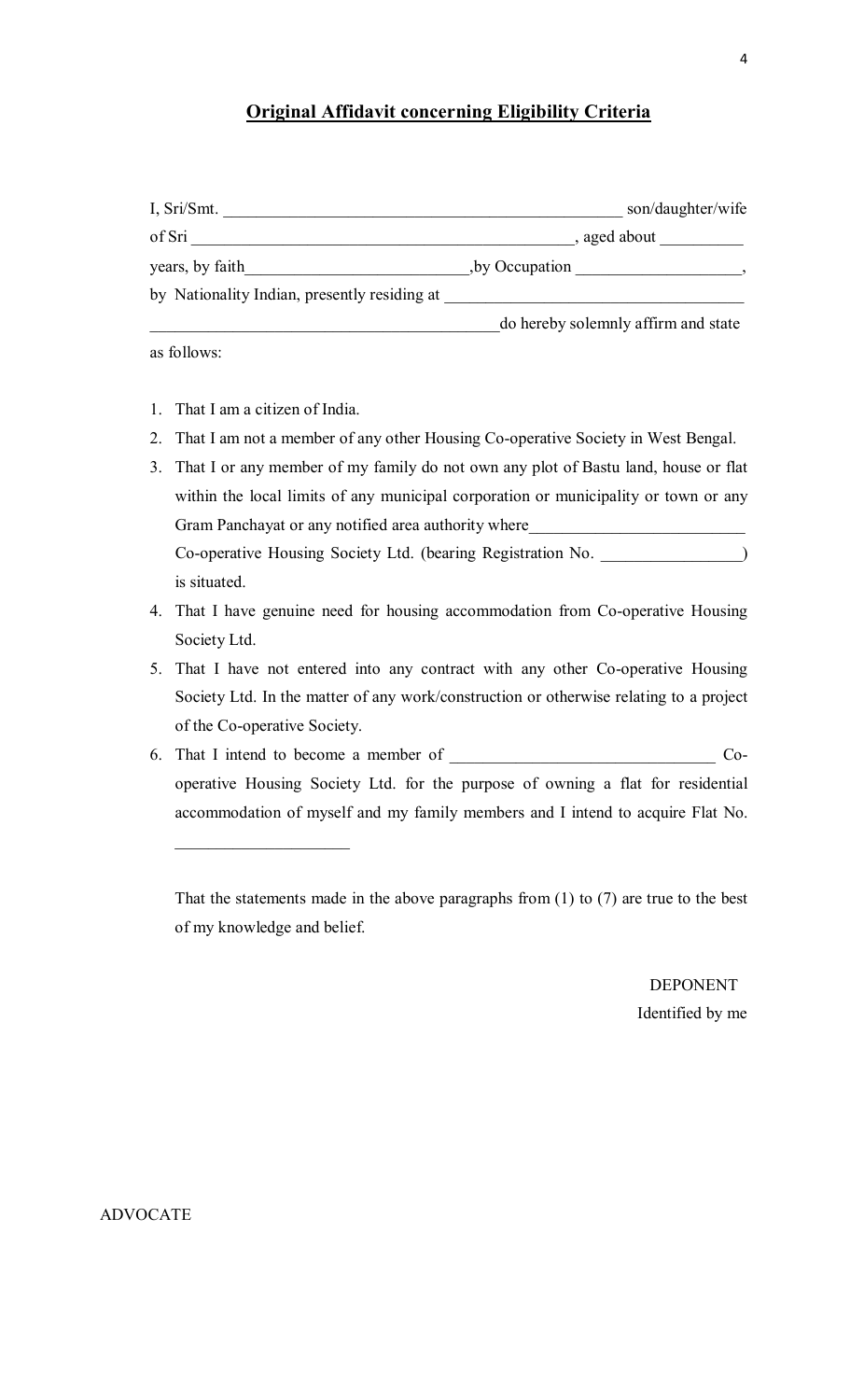# **BEFORE TH ENOTARY PUBLIC**

# **IDEMINITY BOND**

| KNOW ALL MEN BY THESE PRESENTS that I,                   |                                                                                                                                                                                                                                                                                                      | son             |
|----------------------------------------------------------|------------------------------------------------------------------------------------------------------------------------------------------------------------------------------------------------------------------------------------------------------------------------------------------------------|-----------------|
| of                                                       | and residing at                                                                                                                                                                                                                                                                                      |                 |
|                                                          |                                                                                                                                                                                                                                                                                                      | hereinafter for |
| the sake of brevity called the 'OBLIGOR 'send greetings; |                                                                                                                                                                                                                                                                                                      |                 |
|                                                          | WHEREAS the obligor is the proposed transferee in respect of ALL THAT<br>undivided leasehold right, title and interest of premises no                                                                                                                                                                |                 |
|                                                          | within the local limits of Bidhannagar                                                                                                                                                                                                                                                               |                 |
|                                                          | Municipality under Ward No <b>TOGETHER WITH</b> the undivided % of                                                                                                                                                                                                                                   |                 |
|                                                          | The total construction thereon (for the sake of brevity hereinafter referred to and called as the<br>'said premises') in terms of Memo No. 2709-SL(AL)/4S-9/2004 (Pt-I) dated Kolkata the 22 <sup>nd</sup><br>Iune 2012 issued by the Department of Urban Development & Municipal Affairs Government |                 |

'said premises') in terms of Memo No. 2709-SL(AL)/4S-9/2004 (Pt-I) dated Kolkata the 22<sup>nd</sup> June, 2012, issued by the Department of Urban Development & Municipal Affairs, Government of West Bengal on behalf of HIS EXCELLENCY the FOVERNOR of West Bengal and which was published on 25<sup>th</sup> day of June, 2012 at the Kolkata Gazette.

AND WHEREAS in view of the fact that there may crop up any problem strictly in complying with the terms and conditions of Original Lease Deed dated \_\_\_\_\_\_\_\_\_\_\_\_\_\_\_ the OBLIGOR PROPOSED TRANSFEREE on his/her/their own volition accord/instance readily agreed to execute this Bond/Obligation in favour of the Government of West Bengal.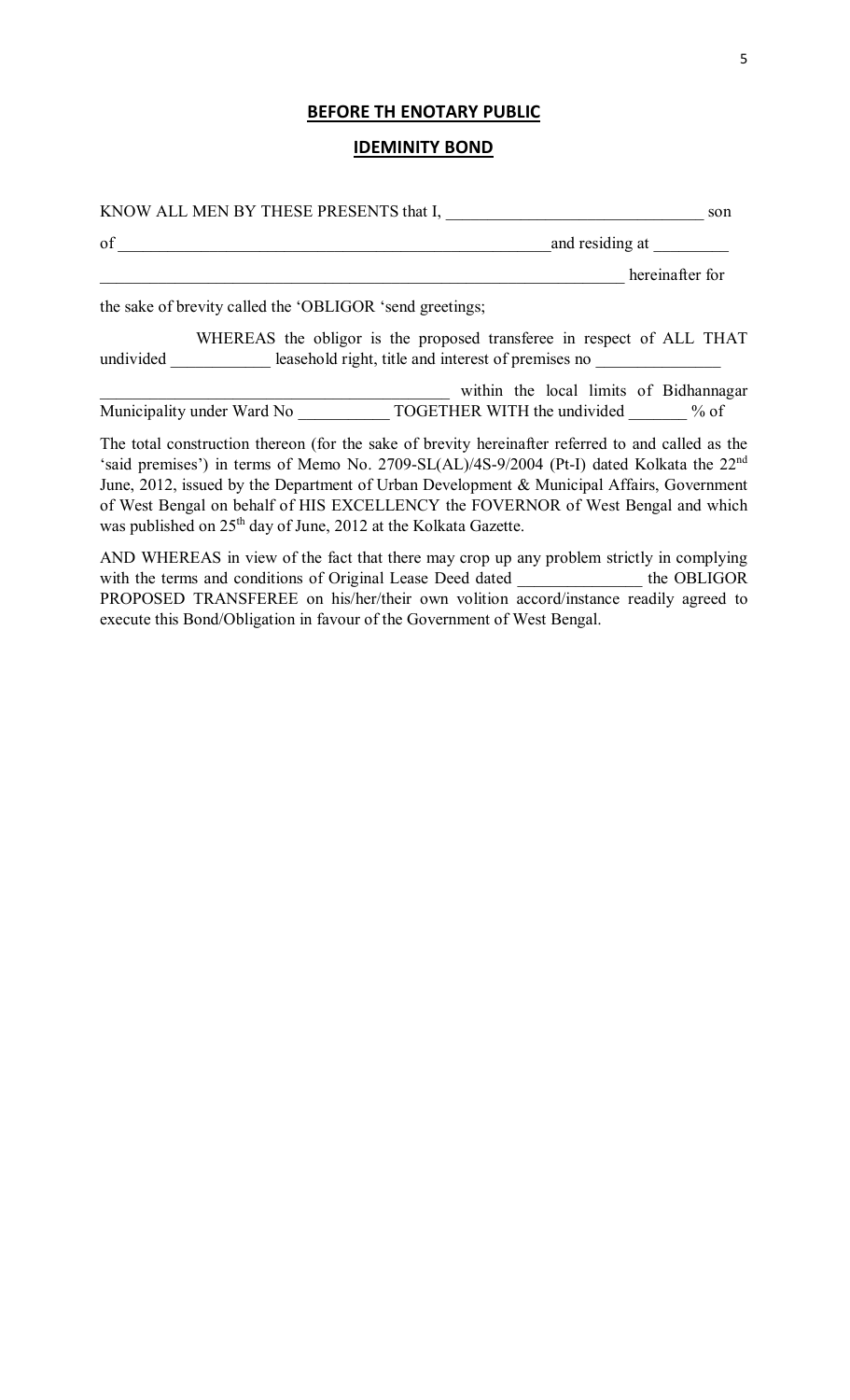# **NOW THIS IDEMNITY BOND WITHNESSETH** as follows:-

That in furtherance of the Memo No. 2709-SL(AL)/4S-9/2004 (Pt-I) dated Kolkata the 22<sup>nd</sup> June, 2012 issued by the Department of Urban Development & Municipal Affairs, Government of West Bengal on behalf of HIS EXCELLENCY the GOVERNOR of West Bengal and which was published on 25<sup>th</sup> day of June, 2012 at the Kolkata Gazette, the OBLIGOR PROPOSED TRANSFERE is/are binding himself/herself/themselves to the effect that the OBLIGOR PROPOSED TRANSFERE will strictly comply with all and every terms and conditions of the Original Lease Deed dated \_\_\_\_\_\_\_\_\_\_\_\_\_\_\_\_ and OBLIGOR PROPOSED TRANSFERE do hereby agree to keep indemnified and harmless the Government of West Bengal in all manner whatsoever and failing which, the Government of West Bengal will have absolute authority to rescind the Original Lease Deed dated \_\_\_\_\_\_\_\_\_\_\_\_\_\_\_\_ ex-parte and shall be entitled to take re-possession of the said premises.

IN WITNESS WHEREOF, the OBLIGORS has/have hereinto set and subscribed his/her/their hands and seals on this the \_\_\_\_\_\_\_\_\_\_\_\_\_\_ day of \_\_\_\_\_\_\_\_\_\_\_\_\_\_\_\_\_\_\_\_\_\_\_\_\_\_\_\_\_\_\_

in presence of the following witnesses.

**OBLIGORS** 

**WITNESSSES** (Name and address)

1)

2)